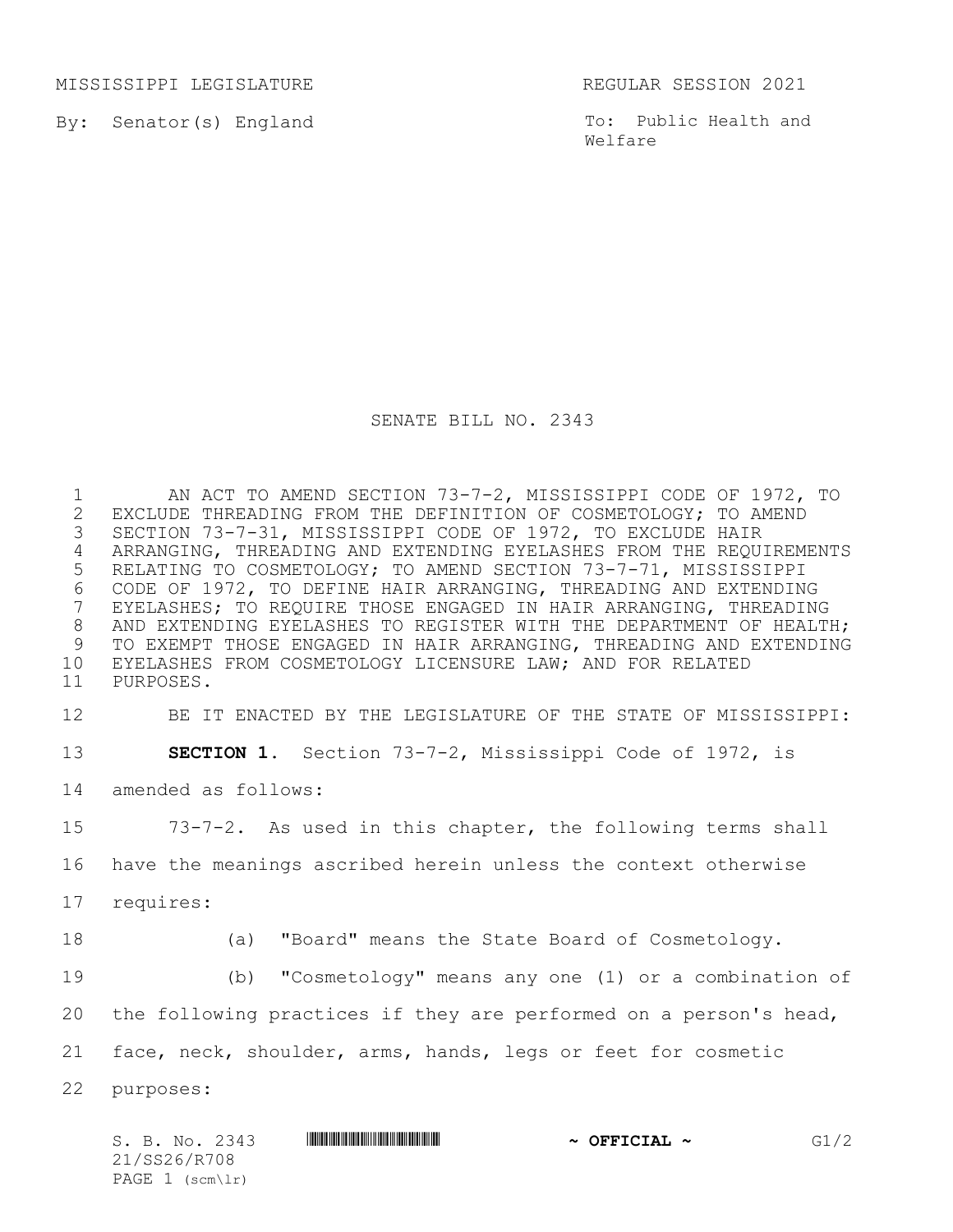(i) Cutting, clipping or trimming hair and hair pieces.

S. B. No. 2343 \*SS26/R708\* **~ OFFICIAL ~** 21/SS26/R708 (ii) Styling, arranging, dressing, curling, waving, permanent waving, straightening, **\* \* \*** bleaching, tinting, coloring or similarly treating hair and hair pieces. (iii) Cleansing, stimulating, manipulating **\* \* \*** or applying oils, antiseptics, clays, lotions or other preparations, either by hand or by mechanical or electrical apparatus. (iv) Arching eyebrows **\* \* \*** by tweezing, waxing **\* \* \*** or **\* \* \*** other methods of epilation, excluding threading, or tinting eyebrows and eyelashes. (v) Removing superfluous hair by the use of depilation, excluding threading. (vi) Manicuring and pedicuring. (c) "Cosmetologist" means a person who for compensation, whether direct or indirect, engages in the practice of cosmetology. (d) "Esthetics" means any one (1) or a combination of the following practices: **\* \* \*** ( **\* \* \***i) Arching eyebrows to include trimming, tweezing, waxing **\* \* \*** or **\* \* \*** other methods of epilation or tinting eyebrows and eyelashes. ( **\* \* \***ii) Tinting eyelashes or eyebrows.

PAGE (scm\lr)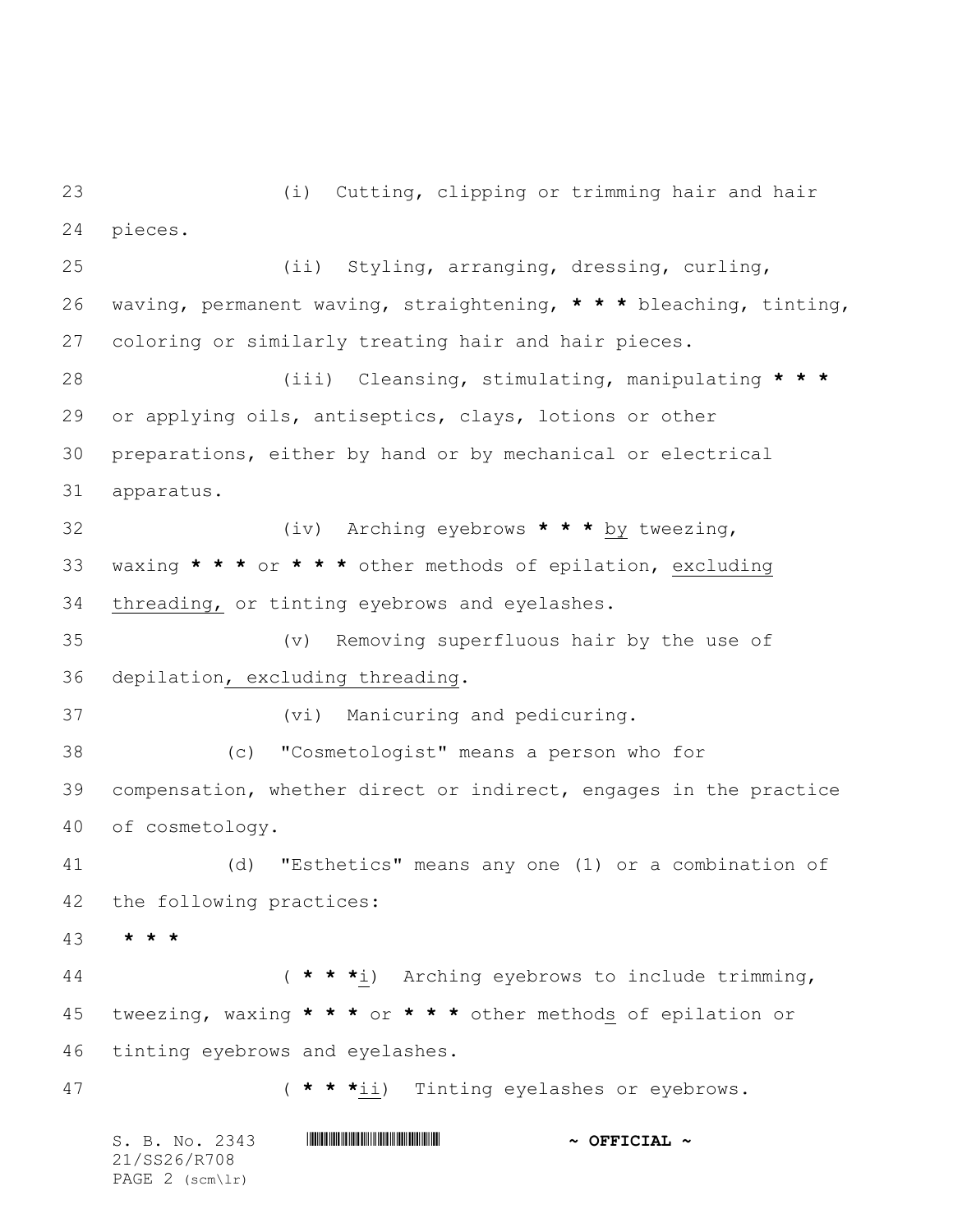( **\* \* \***iii) Waxing, stimulating **\* \* \*** or cleaning **\* \* \*** the face, neck, arms or legs of a person by any method with the aid of the hands or any mechanical or electrical apparatus, or by the use of a cosmetic preparation. The term "esthetics" shall not include the diagnosis, treatment or therapy of any dermatological condition. (e) "Esthetician" means any person who, for compensation, either direct or indirect, engages in the practice of esthetics. (f) "Instructor" means a person licensed to teach cosmetology, or manicuring and pedicuring, or esthetics, or all of those, pursuant to this chapter, and shall include those persons engaged in the instruction of student instructors. (g) "Manicuring and pedicuring" means any one (1) or a combination of the following practices: (i) Cutting, trimming, polishing, coloring, tinting, cleansing or otherwise treating a person's nails. (ii) Applying artificial nails. (iii) **\* \* \*** Cleaning a person's hands, arms, legs or feet. (h) "Manicurist" means a person who for compensation, either direct or indirect, engages in the practice of manicuring and pedicuring.

21/SS26/R708 PAGE 3 (scm\lr)

S. B. No. 2343 \*SS26/R708\* **~ OFFICIAL ~**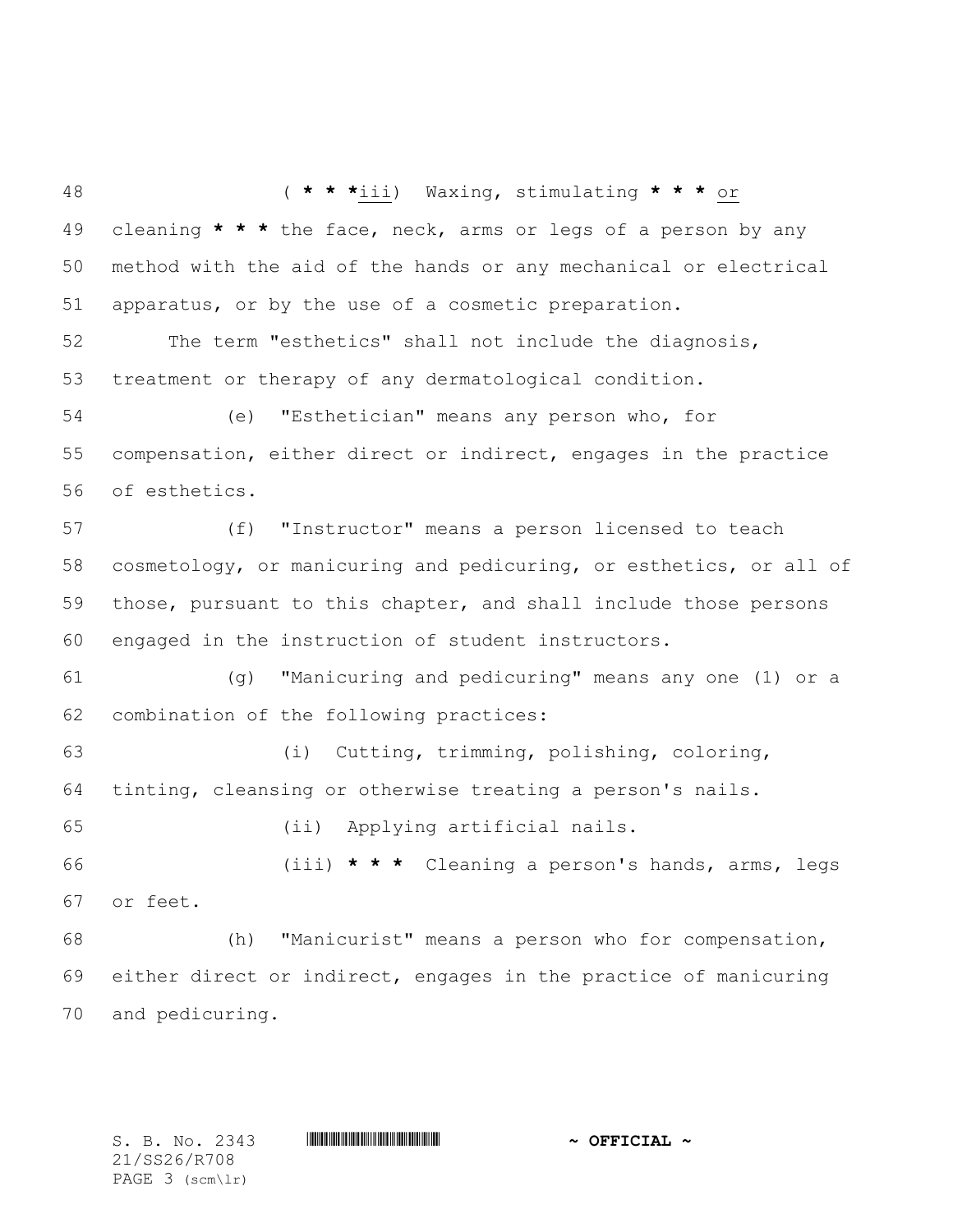(i) "Master" means a person holding a cosmetology, manicuring and esthetics license who has completed the minimum course of continuing education prescribed by Section 73-7-14.

 (j) "Salon" means an establishment operated for the purpose of engaging in the practice of cosmetology, or manicuring and pedicuring, or esthetics, or wigology, or all of those.

 (k) "School" means an establishment, public or private, operated for the purpose of teaching cosmetology, or manicuring and pedicuring, or esthetics, or wigology, or all of those.

 **SECTION 2.** Section 73-7-31, Mississippi Code of 1972, is amended as follows:

73-7-31. Nothing in this chapter shall apply to:

 (a) Hairdressing, manicuring or facial treatments given in the home to members of family or friends for which no charge is made.

 (b) Persons whose practice is limited to the application of cosmetic products to another person **\* \* \***, with or without compensation.

 (c) Barbers, and nothing in this chapter shall affect the jurisdiction of the State Board of Barber Examiners.

91 (d) Persons engaged in the practice of hair braiding, hair arranging, threading or extending eyelashes as defined in Section 73-7-71 who have completed the self-test part of the brochure on infection control techniques prepared by the State Department of Health and who keep the brochure and completed

S. B. No. 2343 \*SS26/R708\* **~ OFFICIAL ~** 21/SS26/R708 PAGE 4 (scm\lr)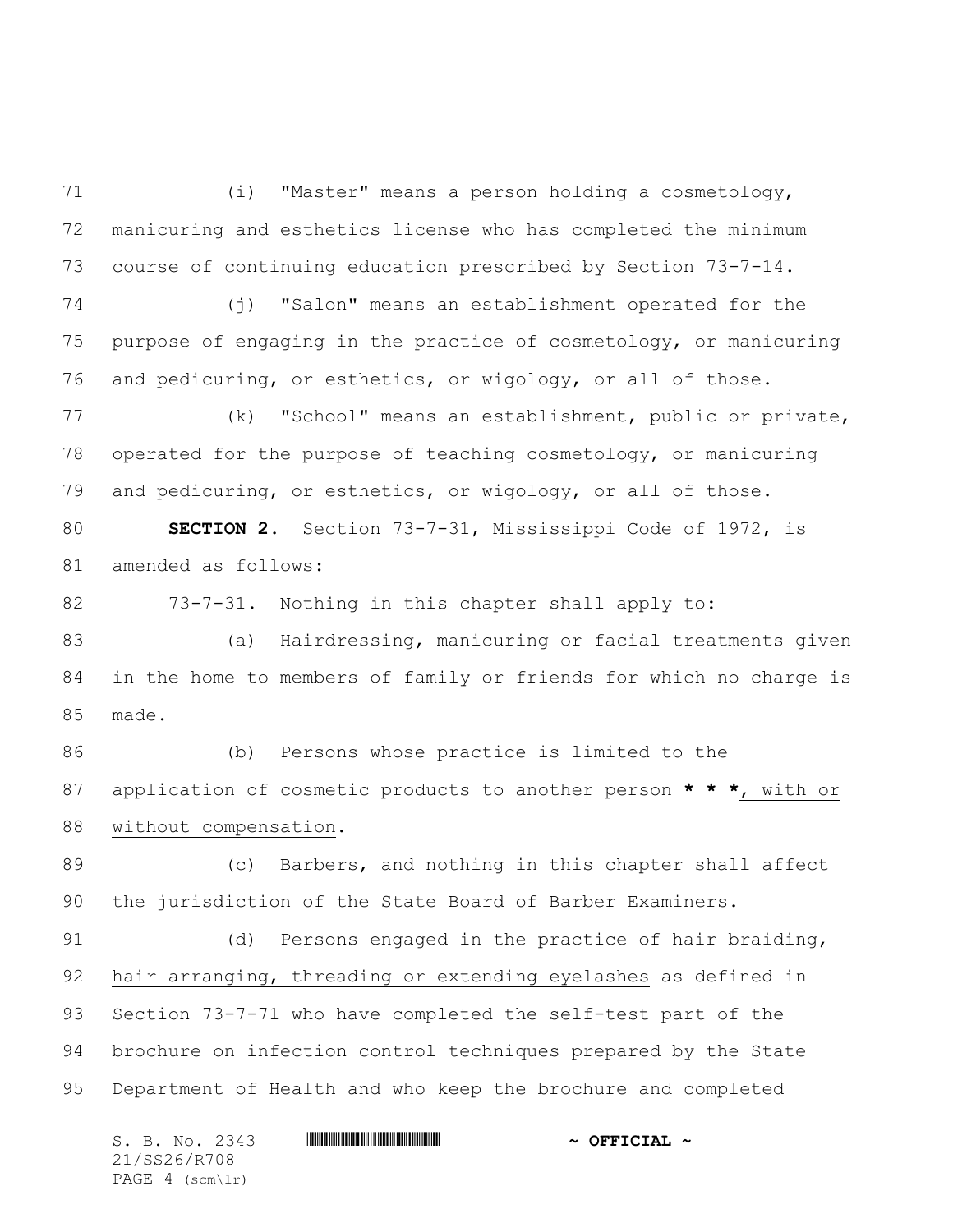self-test available at the location at which the person is engaged in hair braiding, hair arranging, threading or extending eyelashes. (e) Personas engaged in the practice of shampooing and conditioning hair. **SECTION 3.** Section 73-7-71, Mississippi Code of 1972, is amended as follows: 73-7-71. (1) For the purpose of this section, the following terms shall have the following meanings: (a) "Hair braiding" means the use of techniques that result in tension on hair strands or roots by twisting, wrapping, weaving, extending, locking or braiding of the hair by hand or mechanical device, but does not include the application of dyes, reactive chemicals, or other preparations to alter the color of the hair or to straighten, curl or alter the structure of the hair. (b) "Hair arranging" means to arrange, style, curl, dry, or straighten hair by hand or mechanical device. It includes the use of hairsprays and topical agents, such as balms, oils and serums, and the use and styling of hair extensions and wigs. It also includes massaging the face and neck. It does not include cutting hair or the application of dyes, bleach, reactive chemicals, keratin treatments, or other preparations to color or alter the structure of hair.

S. B. No. 2343 \*SS26/R708\* **~ OFFICIAL ~** 21/SS26/R708 PAGE 5 (scm\lr)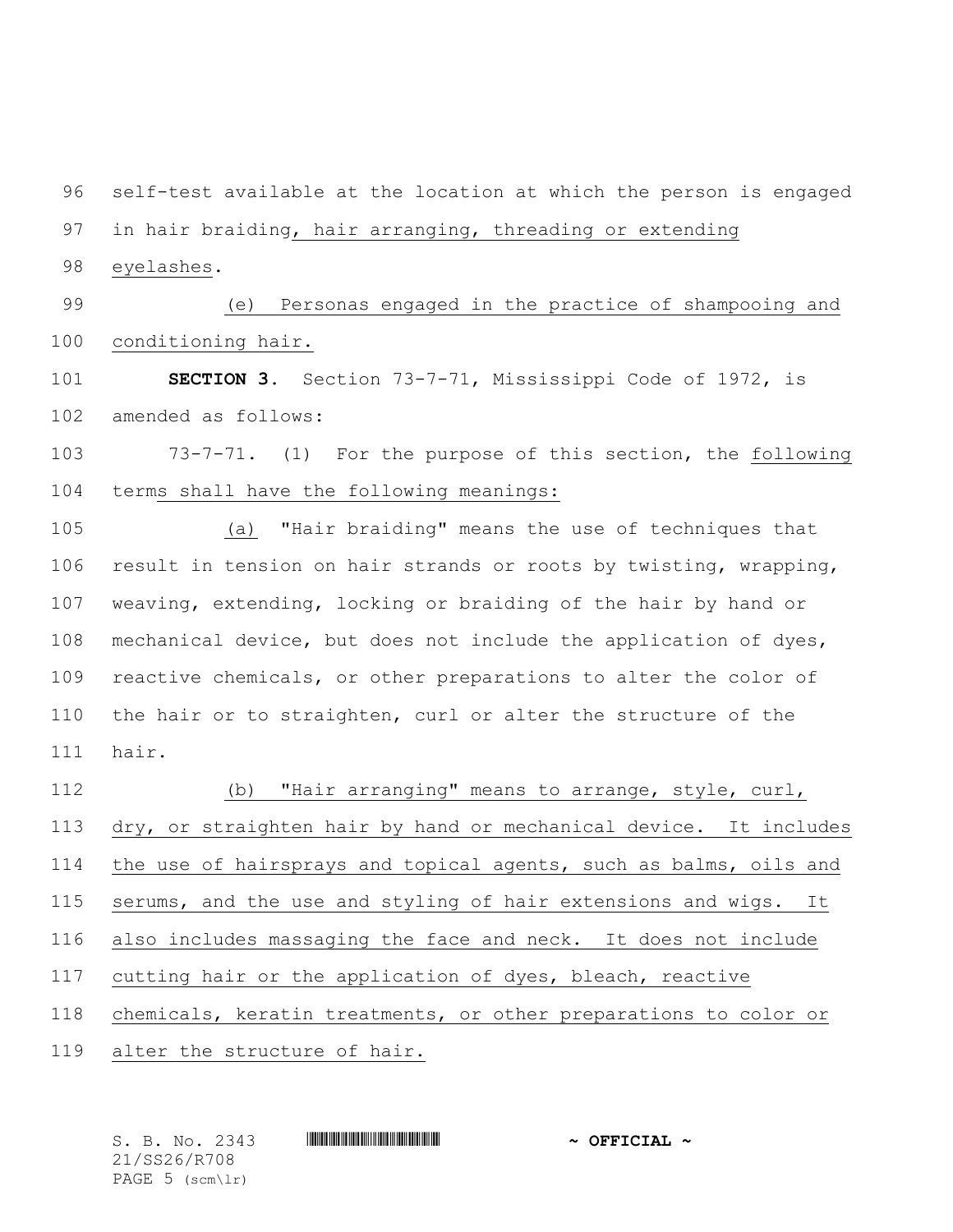(c) "Threading" means to remove hair from the eyebrows, upper lip, or other body parts by using cotton thread to pull hair from follicles.

 (d) "Extending eyelashes" means to apply artificial eyelash extensions with glue to natural eyelashes or to remove artificial eyelash extensions.

 (2) No person shall engage in hair braiding, hair arranging, threading or extending eyelashes for compensation in the State of Mississippi without first registering with the State Department of Health. The department may charge each registrant a fee of not more than Twenty-five Dollars (\$25.00) to cover the department's costs in registering the person and providing the person with the brochure prepared under subsection (3) of this section, which fee shall be uniform for all registrants. Any increase in the fee charged by the board under this subsection shall be in accordance with the provisions of Section 41-3-65. The purpose of this registration is only to maintain a listing of those persons who engage in hair braiding, hair arranging, threading or extending eyelashes for compensation in the state, and does not authorize the department to license or regulate **\* \* \*** these practices **\* \* \***, except as provided in subsection (4) of this section.

 (3) The State Department of Health shall develop and prepare **\* \* \*** brochures containing information about infection control techniques that are appropriate for hair braiding, hair arranging, threading or extending eyelashes in or outside of a

S. B. No. 2343 \*SS26/R708\* **~ OFFICIAL ~** 21/SS26/R708 PAGE 6 (scm\lr)